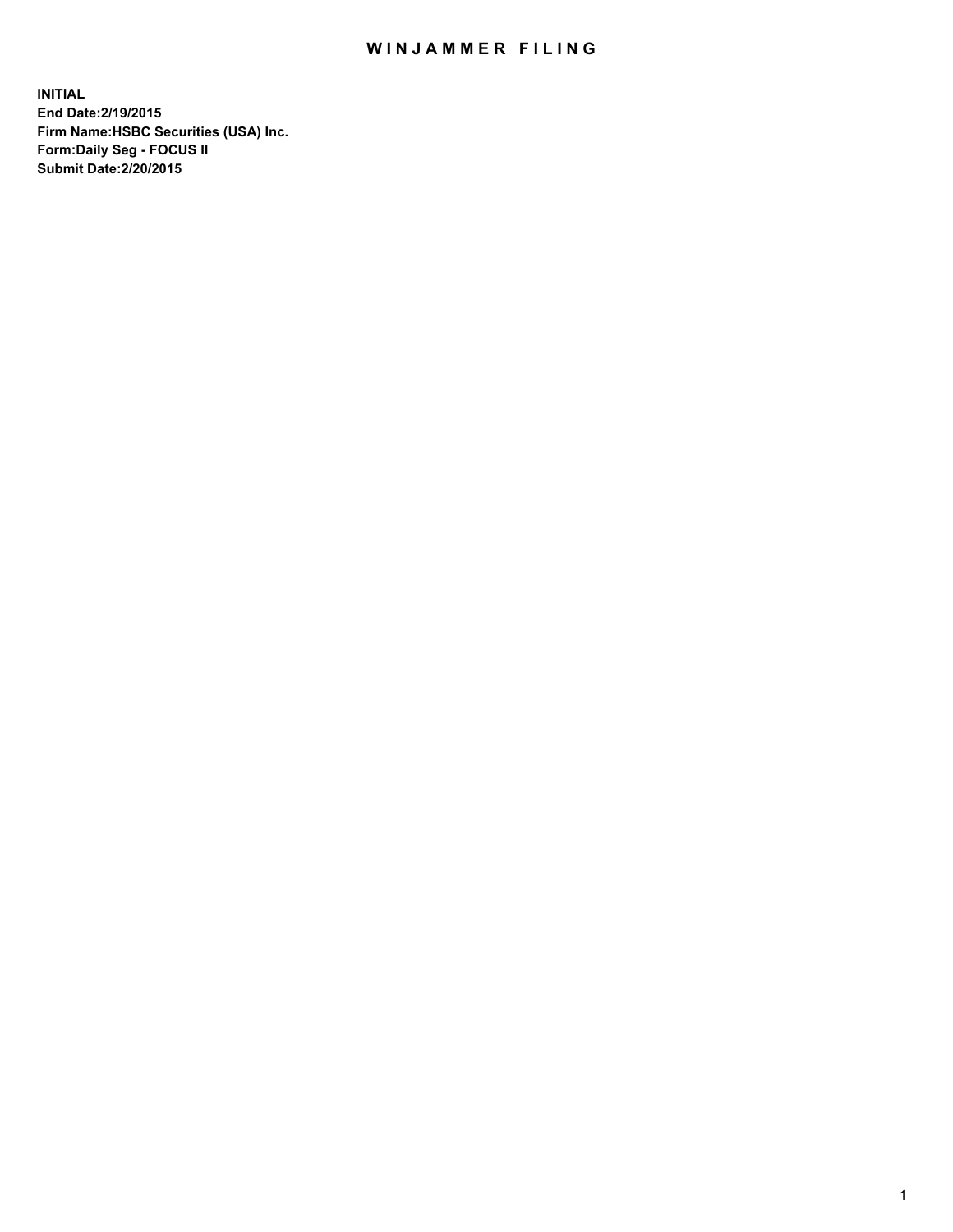## **INITIAL End Date:2/19/2015 Firm Name:HSBC Securities (USA) Inc. Form:Daily Seg - FOCUS II Submit Date:2/20/2015 Daily Segregation - Cover Page**

| Name of Company<br><b>Contact Name</b><br><b>Contact Phone Number</b><br><b>Contact Email Address</b>                                                                                                                                                                                                                         | <b>HSBC Securities (USA) Inc.</b><br>Steven richardson<br>212-525-6445<br>steven.richardson@us.hsbc.com |
|-------------------------------------------------------------------------------------------------------------------------------------------------------------------------------------------------------------------------------------------------------------------------------------------------------------------------------|---------------------------------------------------------------------------------------------------------|
| FCM's Customer Segregated Funds Residual Interest Target (choose one):<br>a. Minimum dollar amount: ; or<br>b. Minimum percentage of customer segregated funds required:%; or<br>c. Dollar amount range between: and; or<br>d. Percentage range of customer segregated funds required between:% and%.                         | 50,000,000<br>00<br>0 <sub>0</sub>                                                                      |
| FCM's Customer Secured Amount Funds Residual Interest Target (choose one):<br>a. Minimum dollar amount: ; or<br>b. Minimum percentage of customer secured funds required:%; or<br>c. Dollar amount range between: and; or<br>d. Percentage range of customer secured funds required between:% and%.                           | 10,000,000<br>0 <sub>0</sub><br>00                                                                      |
| FCM's Cleared Swaps Customer Collateral Residual Interest Target (choose one):<br>a. Minimum dollar amount: ; or<br>b. Minimum percentage of cleared swaps customer collateral required:%; or<br>c. Dollar amount range between: and; or<br>d. Percentage range of cleared swaps customer collateral required between:% and%. | 30,000,000<br><u>00</u><br><u>00</u>                                                                    |

Attach supporting documents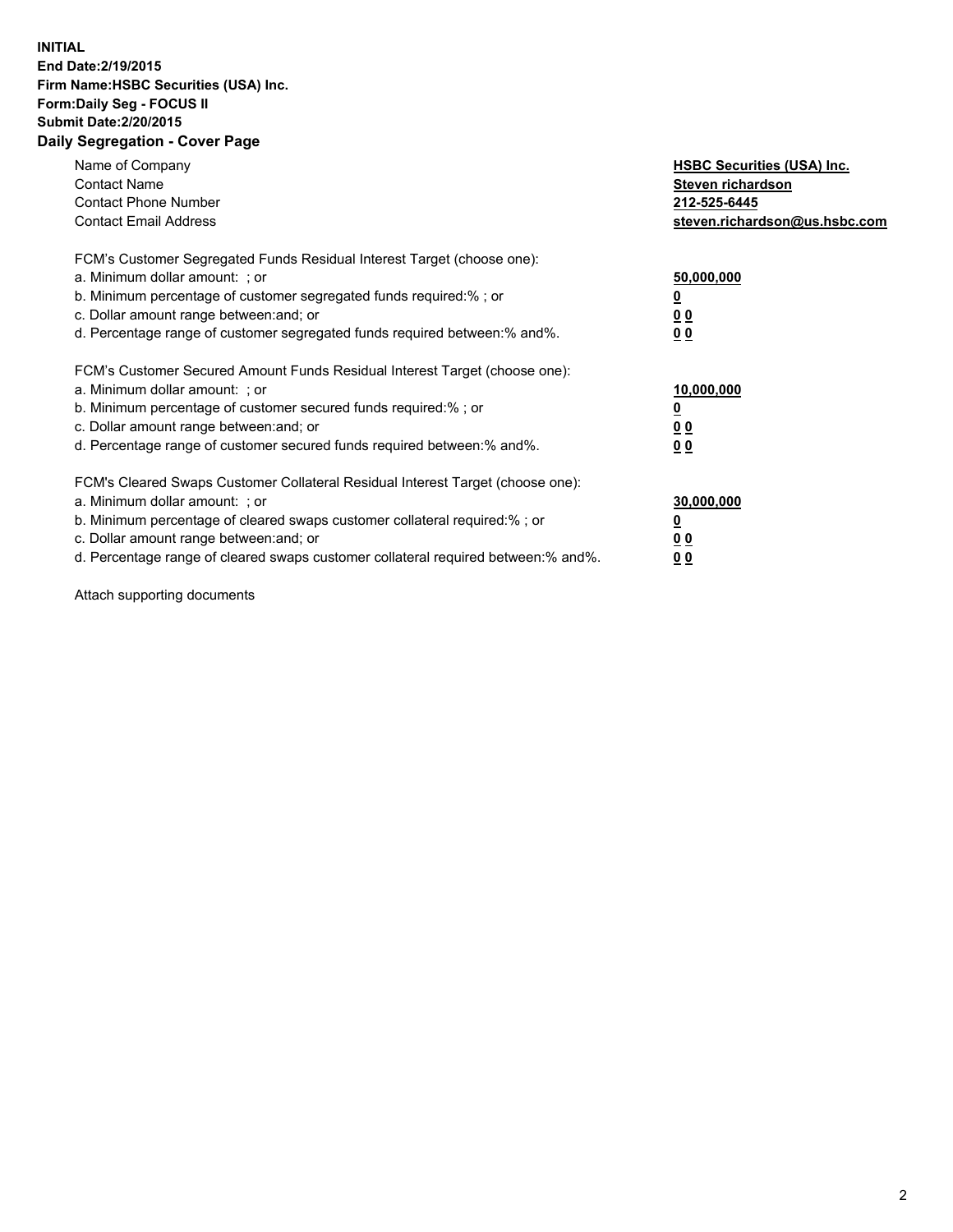**INITIAL End Date:2/19/2015 Firm Name:HSBC Securities (USA) Inc. Form:Daily Seg - FOCUS II Submit Date:2/20/2015 Daily Segregation - Secured Amounts**

Foreign Futures and Foreign Options Secured Amounts Amount required to be set aside pursuant to law, rule or regulation of a foreign government or a rule of a self-regulatory organization authorized thereunder **0** [7305] 1. Net ledger balance - Foreign Futures and Foreign Option Trading - All Customers A. Cash **69,414,859** [7315] B. Securities (at market) **33,549,337** [7317] 2. Net unrealized profit (loss) in open futures contracts traded on a foreign board of trade **55,924,503** [7325] 3. Exchange traded options a. Market value of open option contracts purchased on a foreign board of trade **0** [7335] b. Market value of open contracts granted (sold) on a foreign board of trade **0** [7337] 4. Net equity (deficit) (add lines 1. 2. and 3.) **158,888,699** [7345] 5. Account liquidating to a deficit and account with a debit balances - gross amount **54,831** [7351] Less: amount offset by customer owned securities **-54,735** [7352] **96** [7354] 6. Amount required to be set aside as the secured amount - Net Liquidating Equity Method (add lines 4 and 5) **158,888,795** [7355] 7. Greater of amount required to be set aside pursuant to foreign jurisdiction (above) or line 6. **158,888,794** [7360] FUNDS DEPOSITED IN SEPARATE REGULATION 30.7 ACCOUNTS 1. Cash in banks A. Banks located in the United States **46,479,572** [7500] B. Other banks qualified under Regulation 30.7 **0** [7520] **46,479,572** [7530] 2. Securities A. In safekeeping with banks located in the United States **78,549,337** [7540] B. In safekeeping with other banks qualified under Regulation 30.7 **0** [7560] **78,549,337** [7570] 3. Equities with registered futures commission merchants A. Cash **0** [7580] B. Securities **0** [7590] C. Unrealized gain (loss) on open futures contracts **0** [7600] D. Value of long option contracts **0** [7610] E. Value of short option contracts **0** [7615] **0** [7620] 4. Amounts held by clearing organizations of foreign boards of trade A. Cash **0** [7640] B. Securities **0** [7650] C. Amount due to (from) clearing organization - daily variation **0** [7660] D. Value of long option contracts **0** [7670] E. Value of short option contracts **0** [7675] **0** [7680] 5. Amounts held by members of foreign boards of trade A. Cash **26,308,219** [7700] B. Securities **0** [7710] C. Unrealized gain (loss) on open futures contracts **55,924,503** [7720] D. Value of long option contracts **0** [7730] E. Value of short option contracts **0** [7735] **82,232,722** [7740] 6. Amounts with other depositories designated by a foreign board of trade **0** [7760] 7. Segregated funds on hand **0** [7765] 8. Total funds in separate section 30.7 accounts **207,261,631** [7770] 9. Excess (deficiency) Set Aside for Secured Amount (subtract line 7 Secured Statement Page 1 from Line 8) **48,372,837** [7380] 10. Management Target Amount for Excess funds in separate section 30.7 accounts **35,146,453** [7780] 11. Excess (deficiency) funds in separate 30.7 accounts over (under) Management Target **13,226,384** [7785]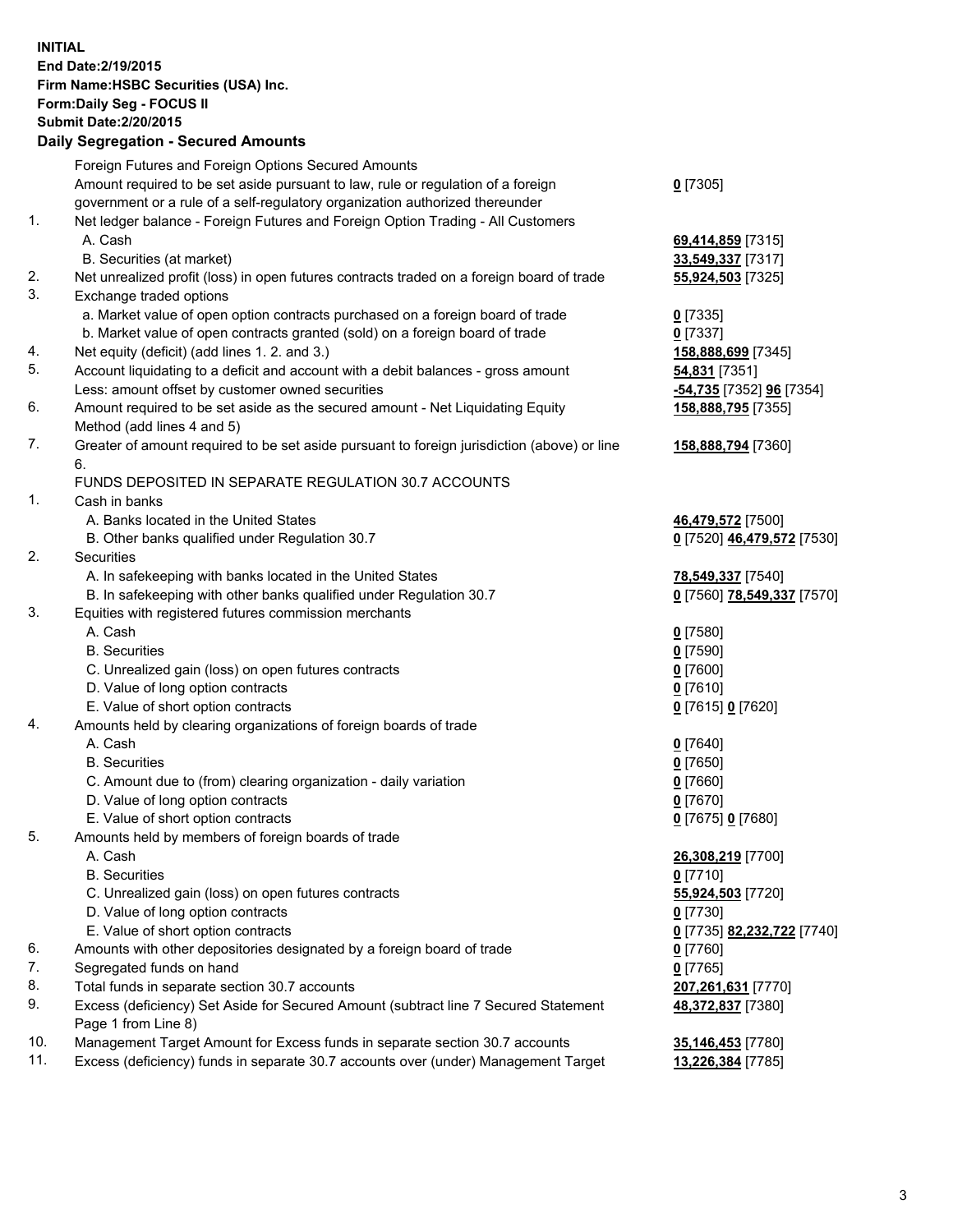| <b>INITIAL</b>                            |                                                                                                |                              |  |  |
|-------------------------------------------|------------------------------------------------------------------------------------------------|------------------------------|--|--|
|                                           | End Date: 2/19/2015                                                                            |                              |  |  |
|                                           | Firm Name: HSBC Securities (USA) Inc.                                                          |                              |  |  |
|                                           | Form: Daily Seg - FOCUS II                                                                     |                              |  |  |
|                                           | <b>Submit Date: 2/20/2015</b>                                                                  |                              |  |  |
| Daily Segregation - Segregation Statement |                                                                                                |                              |  |  |
|                                           | SEGREGATION REQUIREMENTS(Section 4d(2) of the CEAct)                                           |                              |  |  |
| 1.                                        | Net ledger balance                                                                             |                              |  |  |
|                                           | A. Cash                                                                                        | $-129,256,925$ [7010]        |  |  |
|                                           | B. Securities (at market)                                                                      | 630,453,068 [7020]           |  |  |
| 2.                                        | Net unrealized profit (loss) in open futures contracts traded on a contract market             | 493,248,315 [7030]           |  |  |
| 3.                                        | Exchange traded options                                                                        |                              |  |  |
|                                           | A. Add market value of open option contracts purchased on a contract market                    | 120,020,319 [7032]           |  |  |
|                                           | B. Deduct market value of open option contracts granted (sold) on a contract market            | -9,766,409 [7033]            |  |  |
| 4.                                        | Net equity (deficit) (add lines 1, 2 and 3)                                                    | 1,104,698,368 [7040]         |  |  |
| 5.                                        | Accounts liquidating to a deficit and accounts with                                            |                              |  |  |
|                                           | debit balances - gross amount                                                                  | 2,049,300 [7045]             |  |  |
|                                           | Less: amount offset by customer securities                                                     | -2,048,878 [7047] 422 [7050] |  |  |
| 6.                                        | Amount required to be segregated (add lines 4 and 5)                                           | 1,104,698,790 [7060]         |  |  |
|                                           | FUNDS IN SEGREGATED ACCOUNTS                                                                   |                              |  |  |
| 7.                                        | Deposited in segregated funds bank accounts                                                    |                              |  |  |
|                                           | A. Cash                                                                                        | 22,659,173 [7070]            |  |  |
|                                           | B. Securities representing investments of customers' funds (at market)                         | $0$ [7080]                   |  |  |
|                                           | C. Securities held for particular customers or option customers in lieu of cash (at<br>market) | 61,550,817 [7090]            |  |  |
| 8.                                        | Margins on deposit with derivatives clearing organizations of contract markets                 |                              |  |  |
|                                           | A. Cash                                                                                        | 242,040,451 [7100]           |  |  |
|                                           | B. Securities representing investments of customers' funds (at market)                         | 176,217,505 [7110]           |  |  |
|                                           | C. Securities held for particular customers or option customers in lieu of cash (at            | 568,902,251 [7120]           |  |  |
|                                           | market)                                                                                        |                              |  |  |
| 9.                                        | Net settlement from (to) derivatives clearing organizations of contract markets                | 3,953,604 [7130]             |  |  |
| 10.                                       | Exchange traded options                                                                        |                              |  |  |
|                                           | A. Value of open long option contracts                                                         | 120,020,319 [7132]           |  |  |
|                                           | B. Value of open short option contracts                                                        | $-9,766,409$ [7133]          |  |  |
| 11.                                       | Net equities with other FCMs                                                                   |                              |  |  |
|                                           | A. Net liquidating equity                                                                      | 24,873,035 [7140]            |  |  |
|                                           | B. Securities representing investments of customers' funds (at market)                         | 0 <sup>[7160]</sup>          |  |  |
|                                           | C. Securities held for particular customers or option customers in lieu of cash (at            | $0$ [7170]                   |  |  |
|                                           | market)                                                                                        |                              |  |  |
| 12.                                       | Segregated funds on hand                                                                       | $0$ [7150]                   |  |  |
| 13.                                       | Total amount in segregation (add lines 7 through 12)                                           | 1,210,450,746 [7180]         |  |  |
| 14.                                       | Excess (deficiency) funds in segregation (subtract line 6 from line 13)                        | 105,751,956 [7190]           |  |  |
| 15.                                       | Management Target Amount for Excess funds in segregation                                       | 50,000,000 [7194]            |  |  |

16. Excess (deficiency) funds in segregation over (under) Management Target Amount Excess

**55,751,956** [7198]